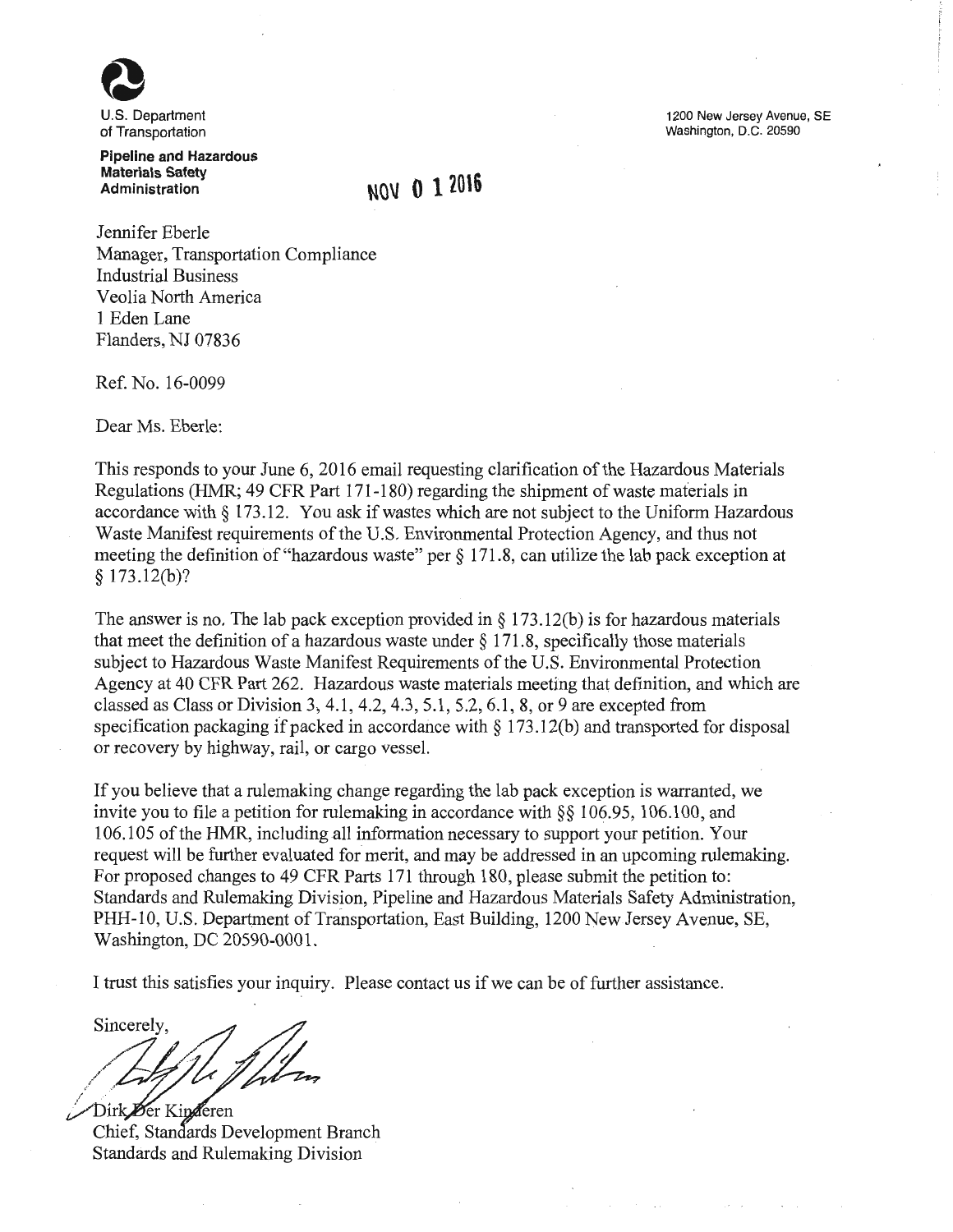## **Dodd, Alice (PHMSA)**

 $\alpha$ 3/73/201  $Exc$ expotronon  $16. -0.099$ 

**From: Sent: To: Subject:**  Rivera, Jordan CTR (PHMSA) Monday, June 06, 2016 3:17 PM Hazmat Interps FW: Request for Interpretation on 173.12(b) - Lab packs

Hi Shante/Alice,

Please submit this as a letter of interpretation. Please let me know if you have any questions.

Thanks, Jordan

**From:** Eberle, Jennifer [mailto:jennifer.eberle@veolia.com] **Sent:** Monday, June 06, 2016 1:48 PM **To:** PHMSA HM InfoCenter **Subject:** Request for Interpretation on 173.12(b) - Lab packs

Good afternoon, the purpose of this email is to receive clarification on the term "waste" as it is used for the lab pack exception found under 49 CFR 173.12(b). Does this term include all hazardous materials and non-hazardous materials that are destined for disposal?

Is the reference to "waste" in 173.12(b) limited to the definition of hazardous waste found under 171.8? The hazardous waste definition refers to only those materials subject to the USEPA Hazardous Waste Manifest requirements. Under the USEPA requirements, only those materials meeting the definition of a waste code (i.e. - 0001) are considered to be "hazardous waste", and are required to be listed on a USEPA Hazardous Waste Manifest. It is not uncommon for many hazardous materials that are waste (being packaged and transported to a disposal facility), to not meet the definition of an EPA waste code, thereby not requiring the use of a USEPA Hazardous Waste Manifest and are transported utilizing a Non-Hazardous Waste Manifest to meet the DOT shipping paper requirement under 172.200.

May hazardous waste materials, not meeting the definition of the term "hazardous waste" as it is defined in 171.8 be managed under the 173.12(b) lab pack exception?

Thank you,

Jennifer Eberle

Manager, Transportation Compliance Industrial Business VEOLIA NORTH AMERICA